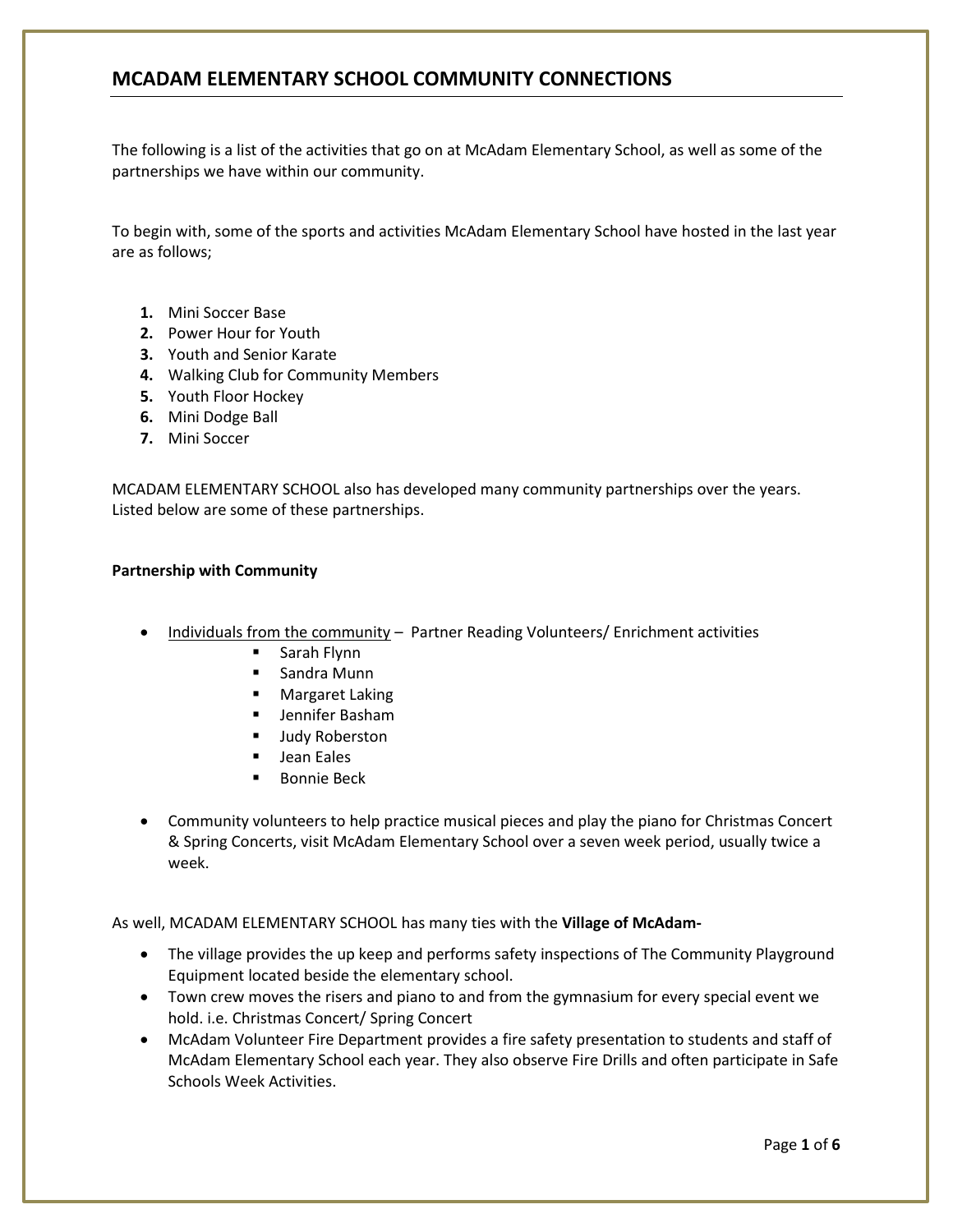- Yearly Remembrance Day Program is held at McAdam Elementary School. A program is presented by the students and is open to the public. Remembrance Day postcards are written and delivered by elementary students to thank a veteran.
- McAdam Community Library students of McAdam Elementary School visit the town library and the Librarians visit the school and read with individual classes weekly. The Library also promotes Literacy Programs through the school year and in the summer with Reading Programs and Literacy Contests for students.
- Village provides access to the community Skating Rink for elementary students to access during January and February for grades K-2
- Village provides upkeep/safety of HS Scott Park, which the K-5 McAdam Elementary School students use during their Terry Fox Annual Walk.
- Access to the Lion's Club and Pentecostal Church is made available as an alternate site should an evacuation from McAdam Elementary School be required in an emergency situation. Three ladies from the community have volunteered to provide food during such an event if it is needed. ( Donna Currie, Joan Blair, Rose Clifford)

### **Wauklehagan Manor**

- Students go to the manor and perform for those people who can't get out to enjoy our school Christmas and Spring Concerts. The manor provides students with a snack or a treat for performing for the residents.
- Two Grade 5 students and the Principal represent McAdam Elementary School by attending an Appreciation Night sponsored by the Manor. The Manor shows it's appreciation to McAdam Elementary School and provides a luncheon, certificates and words of thanks for all they do for the residents.
- McAdam Elementary School children often make cards for seniors such as Valentines or Christmas cards.
- All McAdam Elementary students make hand- made Christmas Tree Ornaments for community trees. The gr 5 students decorate the Christmas trees, and then deliver them along with the Principal, to Community Members who might not otherwise have a Christmas tree to enjoy.

### **McAdam Health Centre**

- Health Nurses and staff from the Health Centre visit the school and present information about keeping yourself healthy. They focus on proper Hand Washing. The nurses/staff bring activities for students to learn about germs and they also have students use a black light to view the germs.
- Nurses from Harvey visit McAdam Elementary School to give a special presentation to Grade 4 students about Bone Health.
- Staff from the McAdam Health Centre often visit the school or provide information to the school in May or June to help promote Summer Safety for students.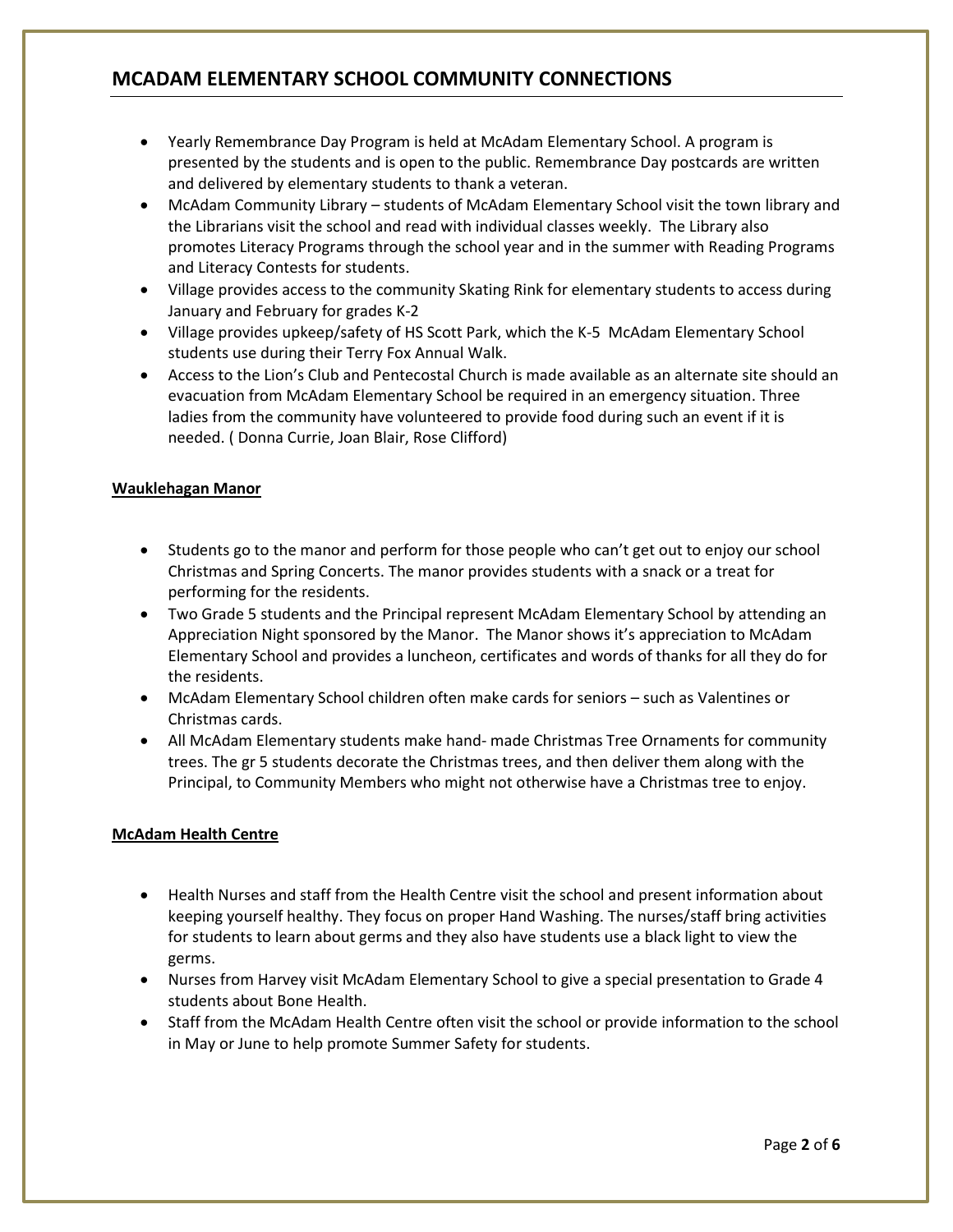### **DNR**

- A representative from DNR visits to discuss Safety & New Brunswick's Natural Wealth and Resources – for Grade 4.
- A Rabies Safety Presentation was provided to all students due to a confirmed Rabies Case in McAdam .

### **Lakeland Industries**

- McAdam Elementary School has partnered with Lakeland Industries for numerous things;
- Lakeland has partnered with MCADAM ELEMENTARY SCHOOL to provide monthly donations to support our Milk Program here at school. This program provides milk to students in need. All classrooms prepare thank you cards for donors.
- McAdam Elementary School holds two Food Bank Drives for Lakeland Industries (usually at Christmas & June) to support the Food Bank. Each class collects nonperishable food donates prior to Christmas and in June to support this program.
- Lakeland Industries also delivers school supplies, books, book bags to students in need.
- WE'VE GOT YOUR BACK PROGRAM is organized through Lakeland Industries and a committee to provide food bags for students in need for the weekend who have food scarcity issues.
- Lakeland Industries and MCADAM ELEMENTARY SCHOOL partnered to provide an opportunity for our Lakeland Client who is visually impaired to read Braille to the Grade 1-2 and Grade 2-3 classes.
- In conjunction with Lakeland Industries and the Village of McAdam, McAdam Elementary School staff serves in a committee for providing for students in need at Christmas time. This committee is called The Santa's Helpers Committee.

### **RCMP**

- There is a strong liaison with McAdam RCMP Detachment members & Lisa Williams The RCMP provides Anti-Bullying Presentations, Internet Safety, Halloween, Bike and Cross Walk Safety. They also Observe Fire Drill and Lock down Procedures, and work with the school to enhance our Comprehensive School Safety.
- The RCMP visits our school on numerous occasions throughout the year and supports us during Safe School Week activities.

### **Community Support for Student Raised Donations**

- The community of McAdam supports McAdam Elementary School every year during Christmas and Spring Concerts with generous donations at the door.
- **Terry Fox Run** Each year McAdam Elementary School participates in this worthwhile cause. McAdam Elementary School students walk together to raise money and donate to the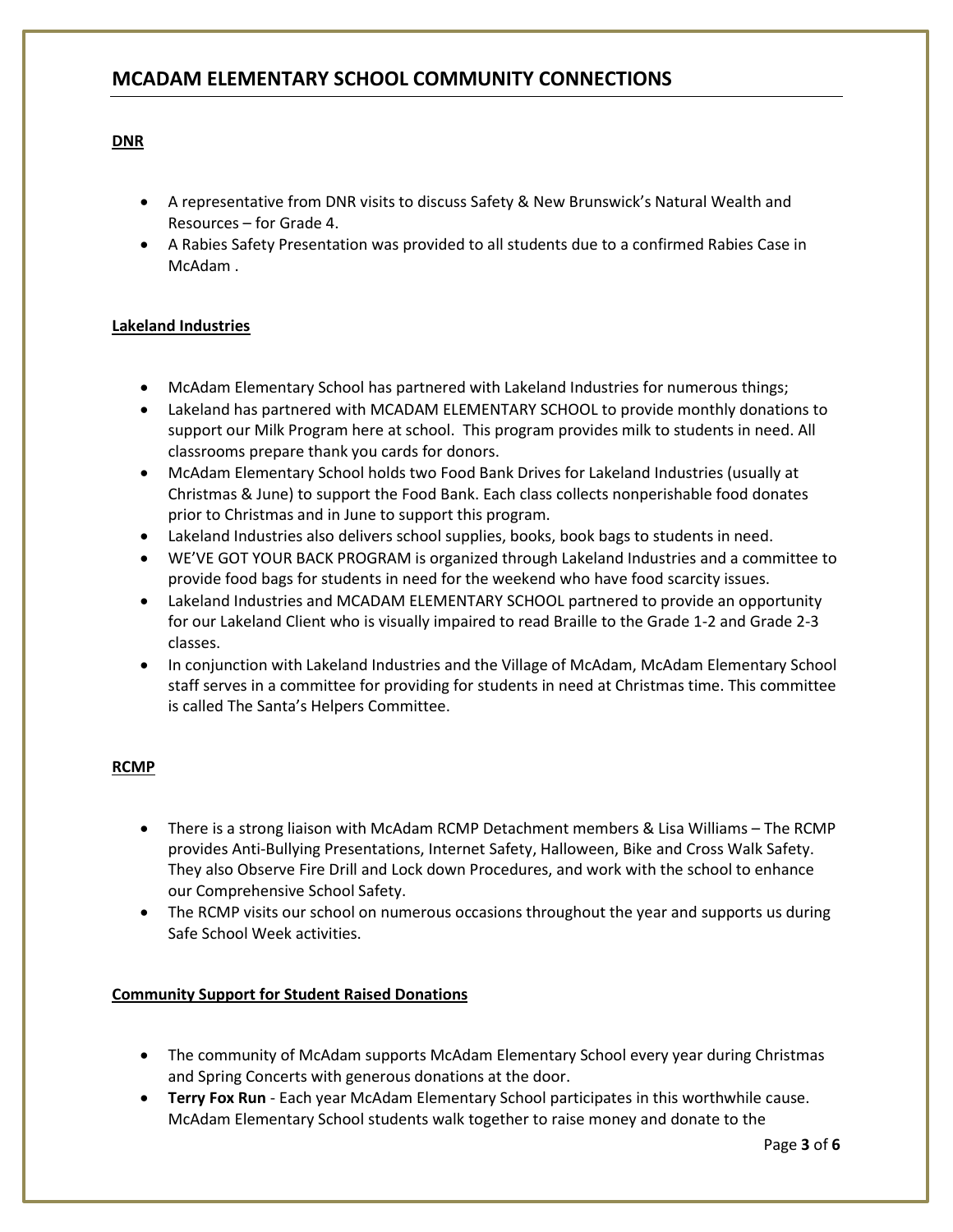foundation. The community supports the students and this cause through their continued donations. The community has done so for more than 15 years.

- McAdam Elementary School students collect donations for **Jump Rope for Heart.** For the past 27 years the community has supported the students at McAdam Elementary School in this endeavor by giving generously every year.
- For more than 20 years students at McAdam Elementary School have collected donations for the IWK. The community supports the students by giving generously for this worthwhile cause every year.

#### **Community visits to Businesses in the Village**

- The K Class visits many businesses and organizations around the village. They open their doors and welcome the K class in for a learning session. They visit such places as the Fire Hall, Independent Grocer, Post Office, Norton's Green House, Library, Bank, Village Hall, Pharmacy, Train Station, Water Treatment Plant, Hospital and RCMP Detachment. Each business provides a learning time and/or a treat for the students to come back to the school with. For example, if the students visit the Health Care Center the staff might treat them all to a finger cast activity. Another example would be if the students were visiting the Pharmacy the staff would explain about their job and medicine and might provide each student with a medicine dispenser to take home.
- The Grade 2/3 class visited A. Leblanc's vegetable garden this fall, to learn about plants and habitats. Mr. Leblanc gives his time to the students by sharing his love and skills of gardening. This ties in with their Science and You and Your World Curriculum and is an authentic learning opportunity for McAdam Elementary School students.
- Grade K- 5 students participate in a Spring Cleanup around the Village. Classes, depending on their age and abilities, work with school staff to clean up a specific route near the school and around the village.

### **School Based Enrichment and Project Volunteers**

- Volunteers David Blair visits with Kindergarten class for several weeks, for a Science Enrichment. He helps to display this and the K class gets to showcase it for their parents and school students.
- Volunteer David Blair offers to assist with Science Enrichments projects in the Grade 5 class for several days each year.

### **Palfrey Lake Lodge**

 The Village sponsors a trip to Palfrey Lake Lodge for grade 2 students each year in December. Students explore and learn firsthand about animals, animal tracks and their habitats. Even a homemade meal is provided at the Lodge for students and staff by Jean Day. Another authentic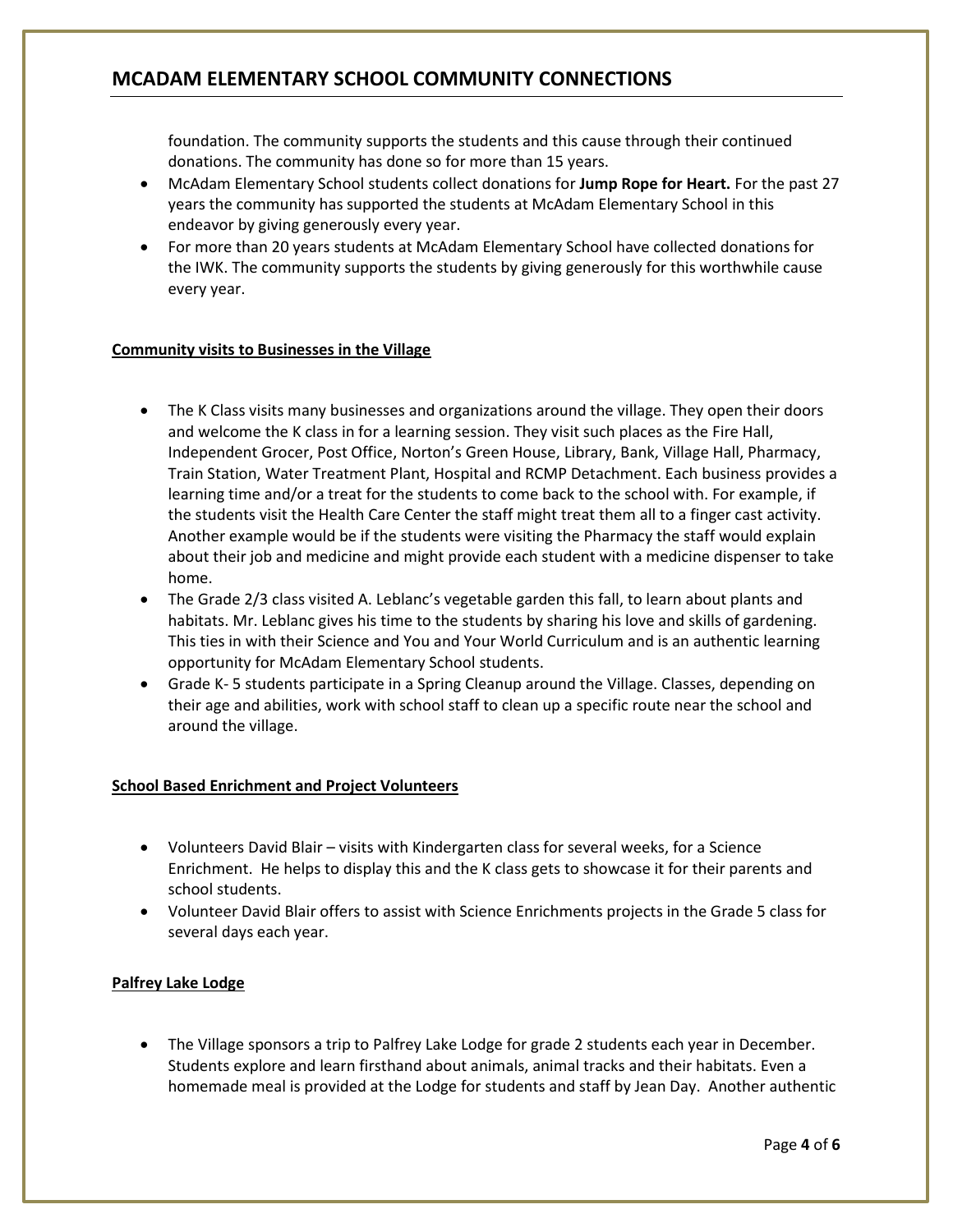learning opportunity sponsored by the Village along with Community support from John Smith acting as a liaison. This program has been in place for more than 15 years.

• Ralph Annis donates money each year to McAdam Elementary School students for Grade 4 to participate in a Ducks Unlimited educational wetland trip. Through his generosity students are able to attend another authentic educational experience in a Wetland. Mr. Annis visits the school and donates his Wetland "furbaby" to the Grade 4 class and the students "name" it as their wetland mascot. When students return from their trip they provide a thank-you and a poster sharing what they loved/learned on their educational trip. Mr. Annis has supported this initiative with McAdam Elementary School for more than 15 years.

### **McAdam Train Station (Village partnership)**

 Elsie Carroll, and other Historical Society Members lead Grade 5 on an educational tour of the Historical Train Station.

### **Connections with McAdam High School**

 McAdam Elementary School hosts Leadership and Co-op students at our school. Often we host two or three students for a period of 6 to 8 weeks to help students gain leadership skills in an elementary school setting.

### **Community Guests, Speakers and Visitors**

Several parents /guardians/& community workers – volunteer time at McAdam Elementary School to share their experiences students regarding their work and educational path. Some volunteers last year were:

- **1.** Trevor Flynn
- **2.** Cheryl Copp
- **3.** Lisa Williams
- **4.** Pricilla Blair
- **5.** Ashley Sullivan
- **6.** RCMP Constable Smith

For example Constable Smith spoke to students about safety and then allowed them the opportunity to see inside the police vehicle, hear the sirens, and look at the computer console and handcuffs.

During Literacy Week Parents, Guardians and Family Members support students as McAdam Elementary School by giving their time to promote literacy by reading to individual classrooms.